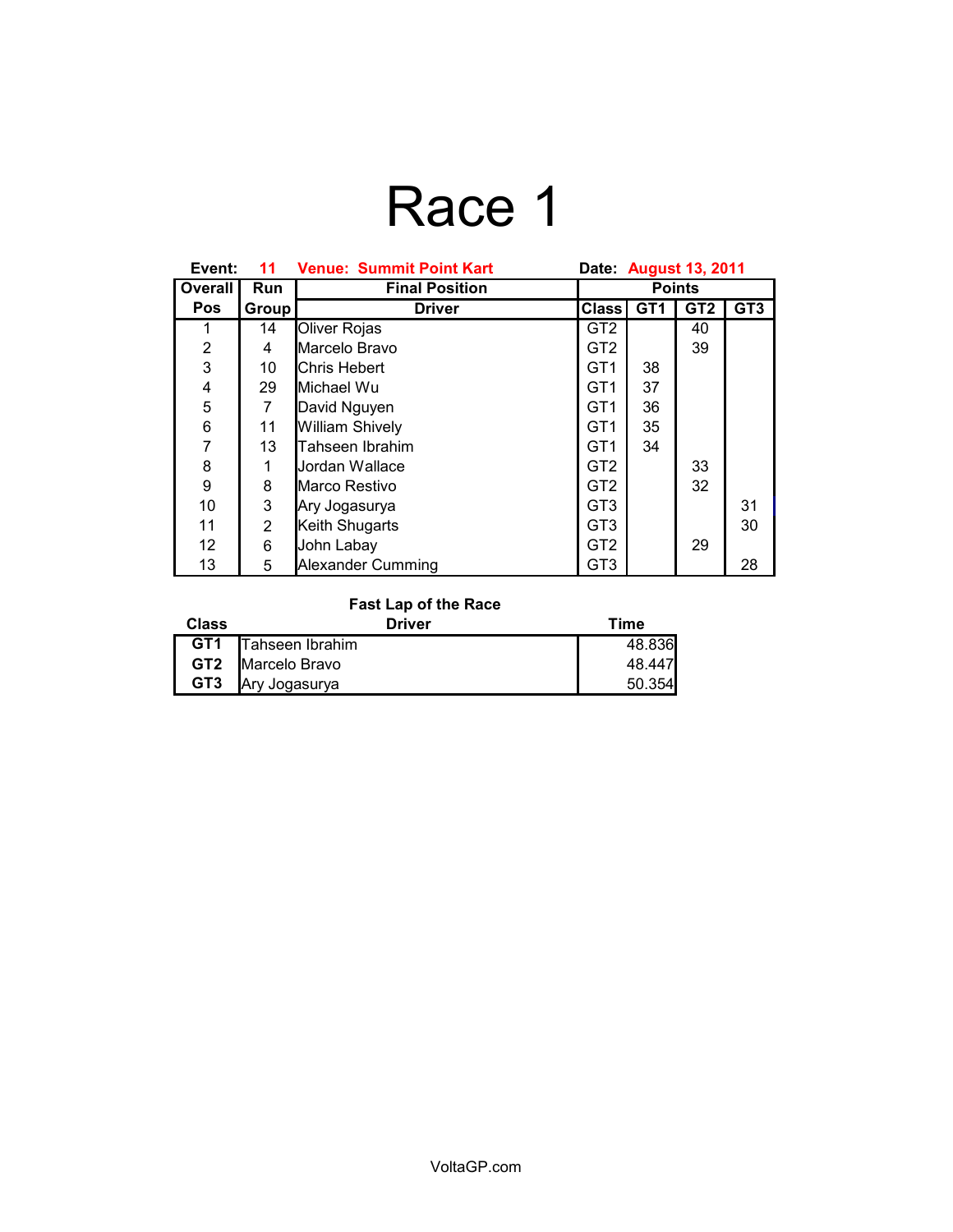# Race 2

| Event:         | 11    | <b>Venue: Summit Point Kart</b> | Date: August 13, 2011 |                 |                 |                 |
|----------------|-------|---------------------------------|-----------------------|-----------------|-----------------|-----------------|
| Overall        | Run   | <b>Final Position</b>           | <b>Points</b>         |                 |                 |                 |
| <b>Pos</b>     | Group | <b>Driver</b>                   | <b>Class</b>          | GT <sub>1</sub> | GT <sub>2</sub> | GT <sub>3</sub> |
| 1              | 42    | <b>William Shively</b>          | GT1                   | 40              |                 |                 |
| $\overline{2}$ | 10    | David Nguyen                    | GT <sub>1</sub>       | 39              |                 |                 |
| 3              | 5     | Michael Wu                      | GT1                   | 38              |                 |                 |
| 4              | 7     | Chris Hebert                    | GT <sub>1</sub>       | 37              |                 |                 |
| 5              | 3     | Marcelo Bravo                   | GT <sub>2</sub>       |                 | 36              |                 |
| 6              | 29    | Marco Restivo                   | GT <sub>2</sub>       |                 | 35              |                 |
| $\overline{7}$ | 8     | Tahseen Ibrahim                 | GT <sub>1</sub>       | 34              |                 |                 |
| 8              | 1     | Oliver Rojas                    | GT <sub>2</sub>       |                 | 33              |                 |
| 9              | 14    | Keith Shugarts                  | GT <sub>3</sub>       |                 |                 | 32              |
| 10             | 11    | Ary Jogasurya                   | GT <sub>3</sub>       |                 |                 | 31              |
| 11             | 6     | John Labay                      | GT <sub>2</sub>       |                 | 30              |                 |
| 12             | 4     | Alexander Cumming               | GT <sub>3</sub>       |                 |                 | 29              |
| 13             | 13    | Jordan Wallace                  | GT <sub>2</sub>       |                 | 28              |                 |

### **Fast Lap of the Race**

| Class | <b>Driver</b>              | Time   |
|-------|----------------------------|--------|
|       | <b>GT1</b> William Shively | 48.753 |
|       | <b>GT2</b> Jordan Wallace  | 49.224 |
| GT3   | Keith Shugarts             | 49.525 |